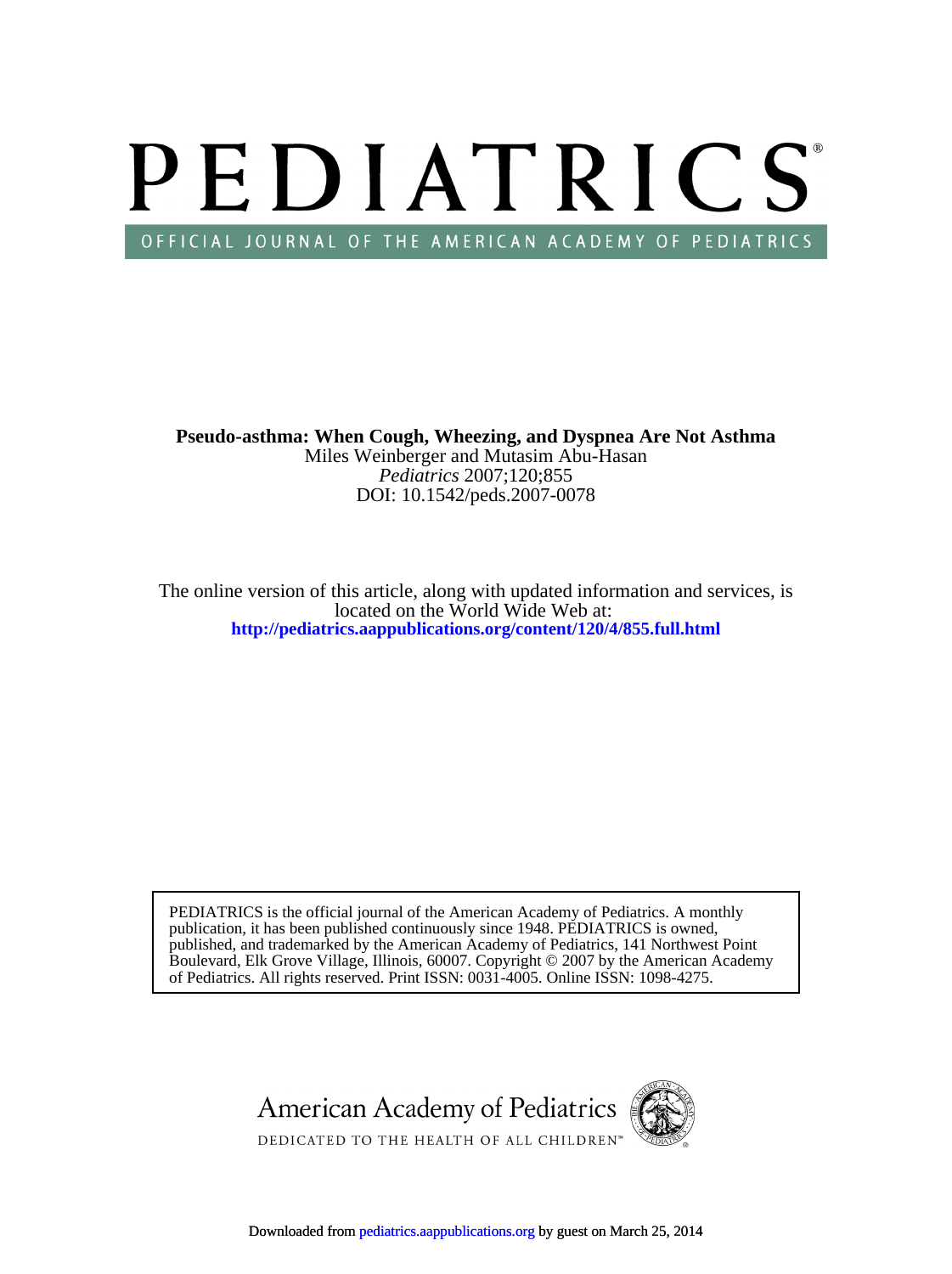# **Pseudo-asthma: When Cough, Wheezing, and Dyspnea Are Not Asthma**

#### **Miles Weinberger, MD, Mutasim Abu-Hasan**

Pediatric Allergy and Pulmonary Division, Department of Pediatrics, University of Iowa, Iowa City, Iowa

The authors have indicated they have no financial relationships relevant to this article to disclose.

#### **ABSTRACT**

Although asthma is the most common cause of cough, wheeze, and dyspnea in children and adults, asthma is often attributed inappropriately to symptoms from other causes. Cough that is misdiagnosed as asthma can occur with pertussis, cystic fibrosis, primary ciliary dyskinesia, airway abnormalities such as tracheomalacia and bronchomalacia, chronic purulent or suppurative bronchitis in young children, and habit-cough syndrome. The respiratory sounds that occur with the upper airway obstruction caused by the various manifestations of the vocal cord dysfunction syndrome or the less common exercise-induced laryngomalacia are often mischaracterized as wheezing and attributed to asthma. The perception of dyspnea is a prominent symptom of hyperventilation attacks. This can occur in those with or without asthma, and patients with asthma may not readily distinguish the perceived dyspnea of a hyperventilation attack from the acute airway obstruction of asthma. Dyspnea on exertion, in the absence of other symptoms of asthma or an unequivocal response to albuterol, is most likely a result of other causes. Most common is the dyspnea associated with normal exercise limitation, but causes of dyspnea on exertion can include other physiologic abnormalities including exercise-induced vocal cord dysfunction, exercise-induced laryngomalacia, exercise-induced hyperventilation, and exercise-induced supraventricular tachycardia. A careful history, attention to the nature of the respiratory sounds that are present, spirometry, exercise testing, and blood-gas measurement provide useful data to sort out the various causes and avoid inappropriate treatment of these pseudo-asthma clinical manifestations.

www.pediatrics.org/cgi/doi/10.1542/ peds.2007-0078

doi:10.1542/peds.2007-0078

#### **Key Words**

asthma, cough, wheezing, dyspnea

Accepted for publication May 4, 2007

Address correspondence to Miles Weinberger MD, Department of Pediatrics, University of Iowa Hospital, 200 Hawkins Dr, Iowa City, IA 52242. E-mail: miles-weinberger@uiowa.edu PEDIATRICS (ISSN Numbers: Print, 0031-4005; Online, 1098-4275). Copyright © 2007 by the American Academy of Pediatrics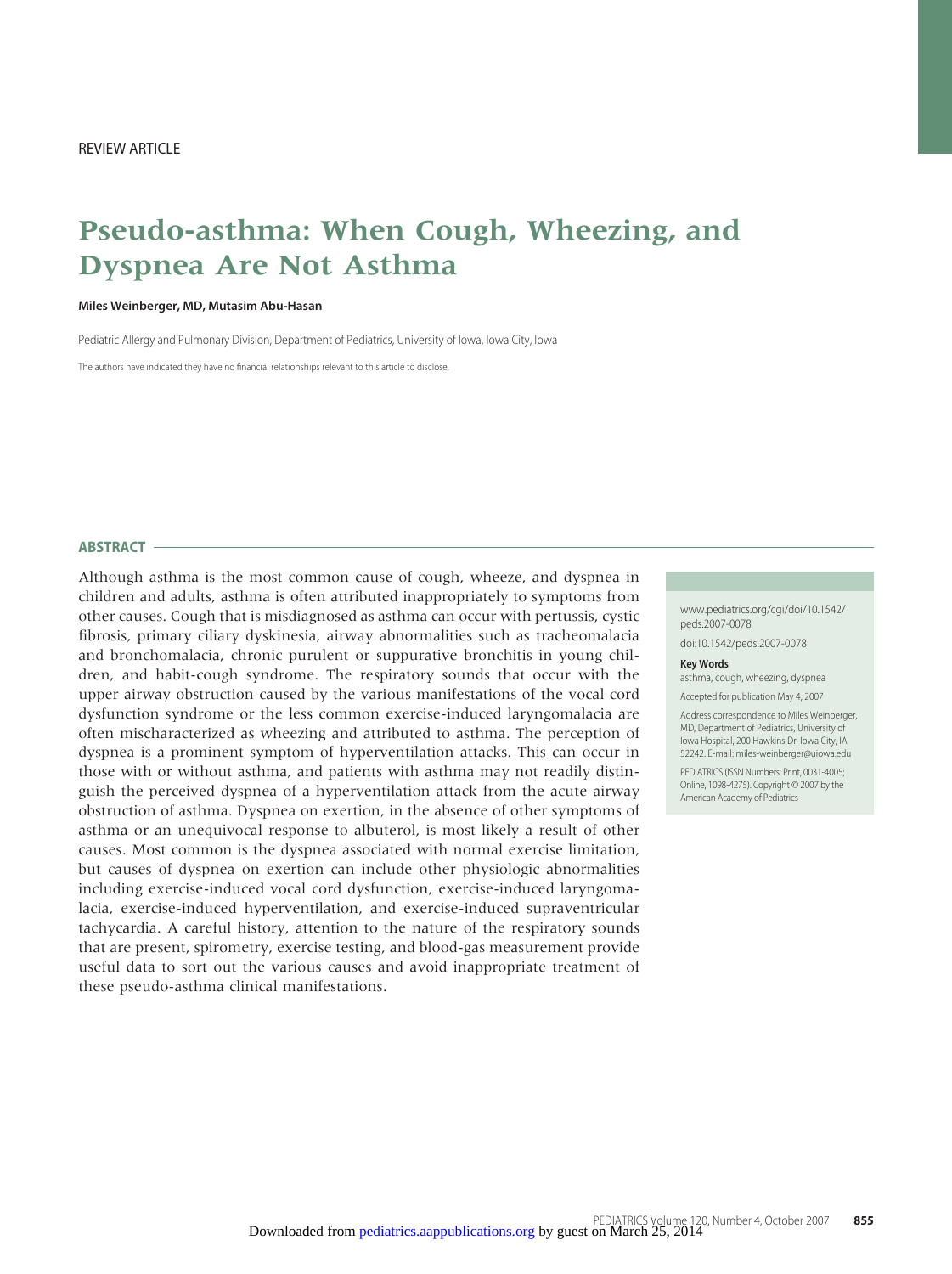**JOUGH, WHEEZING (AND other respiratory noises),** and dyspnea are common respiratory symptoms that potentially have an extensive differential diagnosis.<sup>1</sup> Because asthma is an exceedingly common disorder, such symptoms are often a result of this recurring and chronic respiratory disorder. Although there is demonstrable underdiagnosis of asthma, $2$  the purpose of this review is to increase awareness of common and uncommon entities that have resulted in inappropriate diagnoses of asthma.

# **WHAT IS ASTHMA?**

Asthma is a disease that is characterized by hyperresponsiveness of the airways to various stimuli, which results in airway obstruction that is reversible either spontaneously or as a result of treatment. The airway obstruction is from variable components of bronchial smooth muscle spasm and inflammation that result in edema of the respiratory mucosa and mucous secretions. Although the diagnosis of asthma is frequently readily apparent, we have encountered several clinical entities that have been misdiagnosed as asthma and consequently treated inappropriately. In this review we describe these clinical entities, identify how their clinical presentation is confused with asthma, and indicate the diagnostic methods for identifying these pseudo-asthma syndromes.

# **WHEN IS IT NOT ASTHMA?**

Asthma is diagnosed clinically and is suspected when there is cough, wheezing, or dyspnea. However, the same symptoms may be results of other causes. Although for some patients the presenting clinical picture can readily identify the problem as being something other than asthma, there can also be legitimate diagnostic uncertainty with others. The distinguishing characteristic of asthma is the response to bronchodilator or corticosteroids when the patient is symptomatic. For patients who are old enough to perform a pulmonaryfunction test, substantial improvement of airway obstruction from an aerosol bronchodilator or a short course of reasonably high-dose systemic corticosteroid, 2 mg/kg twice daily to a maximum of 40 mg twice daily (reduced to once daily in the morning if insomnia or irritability becomes problematic), supports diagnosis of asthma. Failure to observe substantial improvement within 5 to 7 days with complete relief of symptoms and substantial improvement in lung function after a maximum of 10 days argues against asthma as the etiology, assuming, of course, that the patient has taken the medication.

#### **COUGH THAT IS NOT ASTHMA**

Asthma is the most common cause of chronic or recurrent inflammatory airway disease and a major cause of cough. Although there are causes of cough that are unlikely to be confused with asthma, there are several

that characteristically are confused with asthma and result in overdiagnosis of asthma with consequent inappropriate treatment.3 Pertussis, known in the past as the 100-day cough, causes a prolonged period of cough, and we have seen several cases in which the primary care physician prescribed antiasthmatic medication because pertussis was not adequately considered. Characteristically spasmodic and associated with posttussive gagging or emesis, the classical clinical symptoms are often not present in an immunized population.4–6 However, the diagnosis is important to prevent spread to contacts, and pertussis should be suspected for any cough that persists for  $>2$  weeks in those with no previous history of asthma or other causes of chronic cough. Diagnosis is made most readily by polymerase chain reaction from a properly collected nasal swab to detect pertussis antigen.

#### **Cystic Fibrosis**

Cystic fibrosis is the second most common chronic inflammatory airway disease, at least among the white population. It occurs in  $\sim$ 1 in 2500 live births in populations of northern European descent with variable lesser incidence in other ethnic groups and races. Although the mechanisms of airway inflammation are different in these 2 diseases, both cause airway obstruction, cough, wheezing, and dyspnea. The classical clinical presentation of malabsorption is not always present, and the severity and progression of the airway disease is highly variable. There is a variability in the extent to which the  $>$ 1500 mutations of the cystic fibrosis transmembrane regulator gene alters the chloride channel and results in clinical manifestations.7 Consequently, some people do not present with respiratory symptoms until adolescence or even adulthood.8 Some degree of bronchodilator response may even be present, although the physiology of the airway responsiveness differs from that in asthma.9 Also, asthma can coexist with cystic fibrosis.

Cystic fibrosis should be suspected when symptoms and signs of airway inflammatory disease persist despite a short course of high-dose systemic corticosteroid. The diagnosis of cystic fibrosis is made most reliably by performing a sweat chloride measurement using the classical quantitative pilocarpine iontophoresis method. Most of the various screening methods that assess by the conductivity of sweat are unreliable, because they can have both false-positive and false-negative results.10 For the test to be valid, duplicate collections of at least 75 mg are required for the filter-paper discs or gauze pads, and duplicate  $15-\mu L$  samples are sufficient with the Macroduct collection coil (Wescor, Logan, UT).<sup>11</sup> Measurement of 60 mEq/L chloride with substantial agreement in both samples is generally diagnostic of cystic fibrosis. Sweat chloride concentrations of  $\leq 40$  mEq/L are generally reassuring that cystic fibrosis is not the cause of the pa[tient's](http://pediatrics.aappublications.org/) [airway](http://pediatrics.aappublications.org/) [inflammator](http://pediatrics.aappublications.org/)y disease. Levels of 40 to 60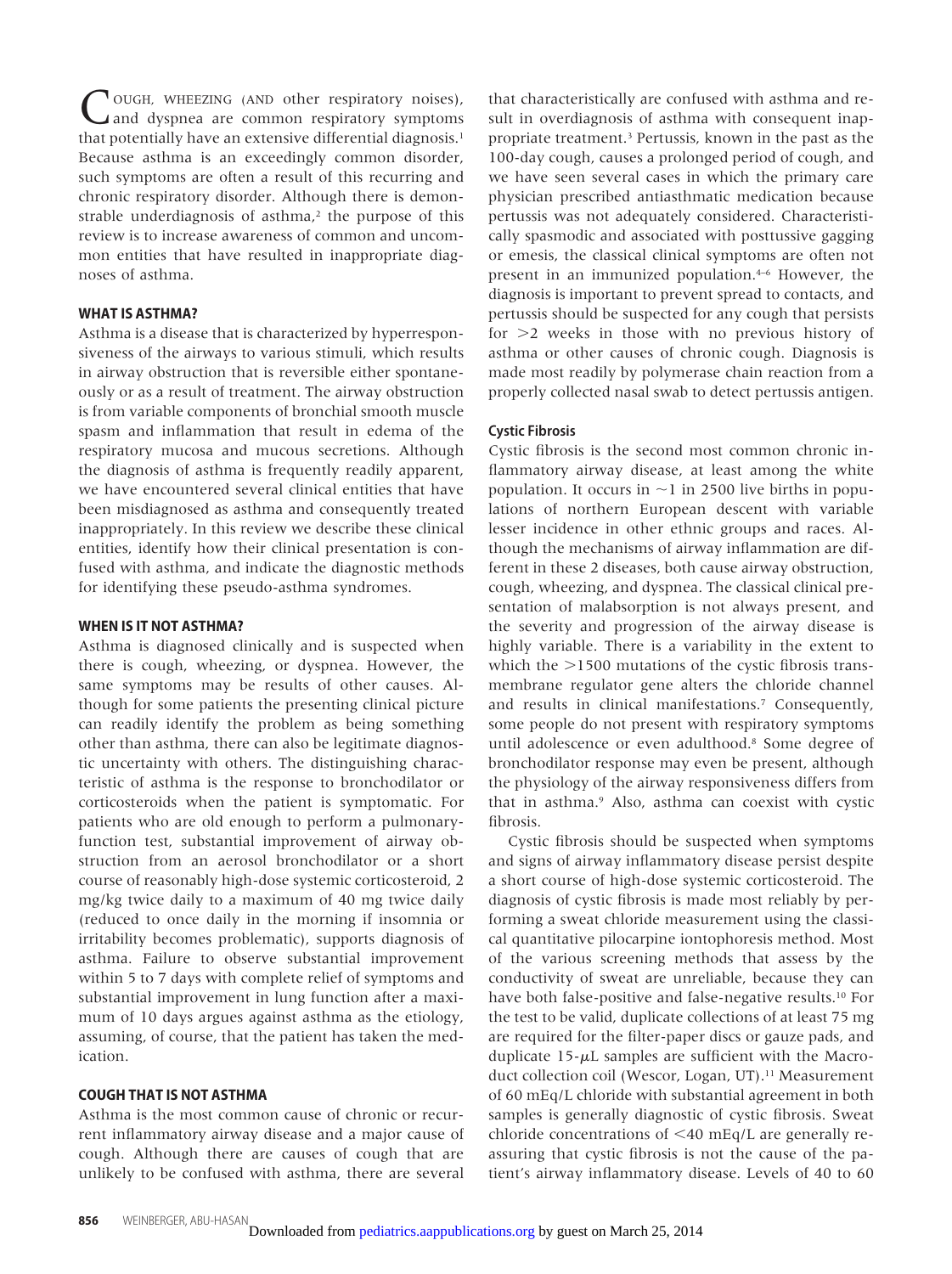$mEq/L$  ( $>$ 30  $mEq/L$  for infants) should be considered sufficiently suspicious that genetic analysis should be performed for the presence of 2 mutations of the cystic fibrosis transmembrane regulator gene, of which there are now  $>1500$ .<sup>12</sup> Some of the less common mutations are associated with a milder course of the pulmonary disease, and a few are not associated with elevated sweat chloride levels.<sup>7,13</sup> Although rare  $\left($  < 1% of patients with cystic fibrosis), awareness of these exceptional cases of normal sweat chloride levels permit specific treatment rather than fruitless use of antiasthmatic medications that only frustrate the patient and physician.

#### **Primary Ciliary Dyskinesia**

Primary ciliary dyskinesia is rare and should be considered only when a persistent cough is present virtually from birth, generally in association with chronic otitis media.14 A degree of neonatal respiratory distress is commonly present.15 It includes a variety of abnormalities in airway ciliary structure and/or function that result in absence of normal mucociliary clearance, which is an important innate host-defense mechanism for the lungs. A continuous flow of the mucous layer of the respiratory mucosa is normally maintained by the coordinated rhythmic beating of ciliated respiratory epithelial cells. The absence of coordinated ciliary movement results in pooling of mucous in the airway associated with lowgrade chronic infection. Cough and slowly progressing bronchiectasis result from this defect. Half will have situs inversus totalis, in which case it is known as Kartagener syndrome. As with cystic fibrosis, primary ciliary dyskinesia will not respond to usual antiasthmatic medications, and delayed diagnosis results in permanently damaged airways.

The diagnosis should be highly suspect in the presence of situs inversus totalis, but the definitive diagnosis can be difficult in the absence of that anatomic abnormality. The cough is typically present since birth on a daily basis without the fluctuating course of asthma. Chronic otitis media is another characteristic feature of the disorder. The classical means of diagnosing has been examination of ciliary structure by electron microscopy. However, this is fraught with errors in interpretation. Examination of coordinated ciliary movement from a nasal or tracheal epithelial sample by light or phasecontrast microscopy is a more practical means of initial evaluation.

# **Chronic Purulent (Bacterial) Bronchitis**

Chronic purulent bronchitis is an entity that is not well appreciated and only infrequently described.<sup>16</sup> Although chronic bacterial bronchitis is certainly a characteristic of cystic fibrosis, there are young children who have no identifiable abnormalities in immunity or other underlying disease and have prolonged periods of cough with neutrophilia and bacteria in their lower airways demonstrable by bronchoalveolar lavage. Some, but not all, have bronchomalacia that may be contributing to both cough and retention of secretions in the lower airway, which predisposes the child to secondary infection (Fig 1). The bacteria identified are most commonly the same ones that are commonly associated with otitis media: *Haemophilus* species, *Moraxella catarrhalis*, and *Streptococcus pneumoniae*.17 Although responsive to appropriate antibiotics, some will require repeated courses or even maintenance prophylactic antibiotics for an extended period. Resolution with age is common in the absence of an underlying innate or acquired host-defense disorder.



#### FIGURE 1

Bronchomalacia of the right upper lobe (A) and the right main stem (B). Depending on the degree of obstruction caused by the malacia, either cough or expiratory monophonic wheezing may be heard. Obstruction occurs on expiration with positive intrathoracic pressure during expiration while negative intrathoracic pressure during inspiration opens the airway. Complete airway obstruction during expiration can result in lobar emphysema from persistent hyperinflation of the lobe distal to the malacia. Decreased [clearing of secretions distal to the malac](http://pediatrics.aappublications.org/)ia may be associated with purulent bacterial bronchitis.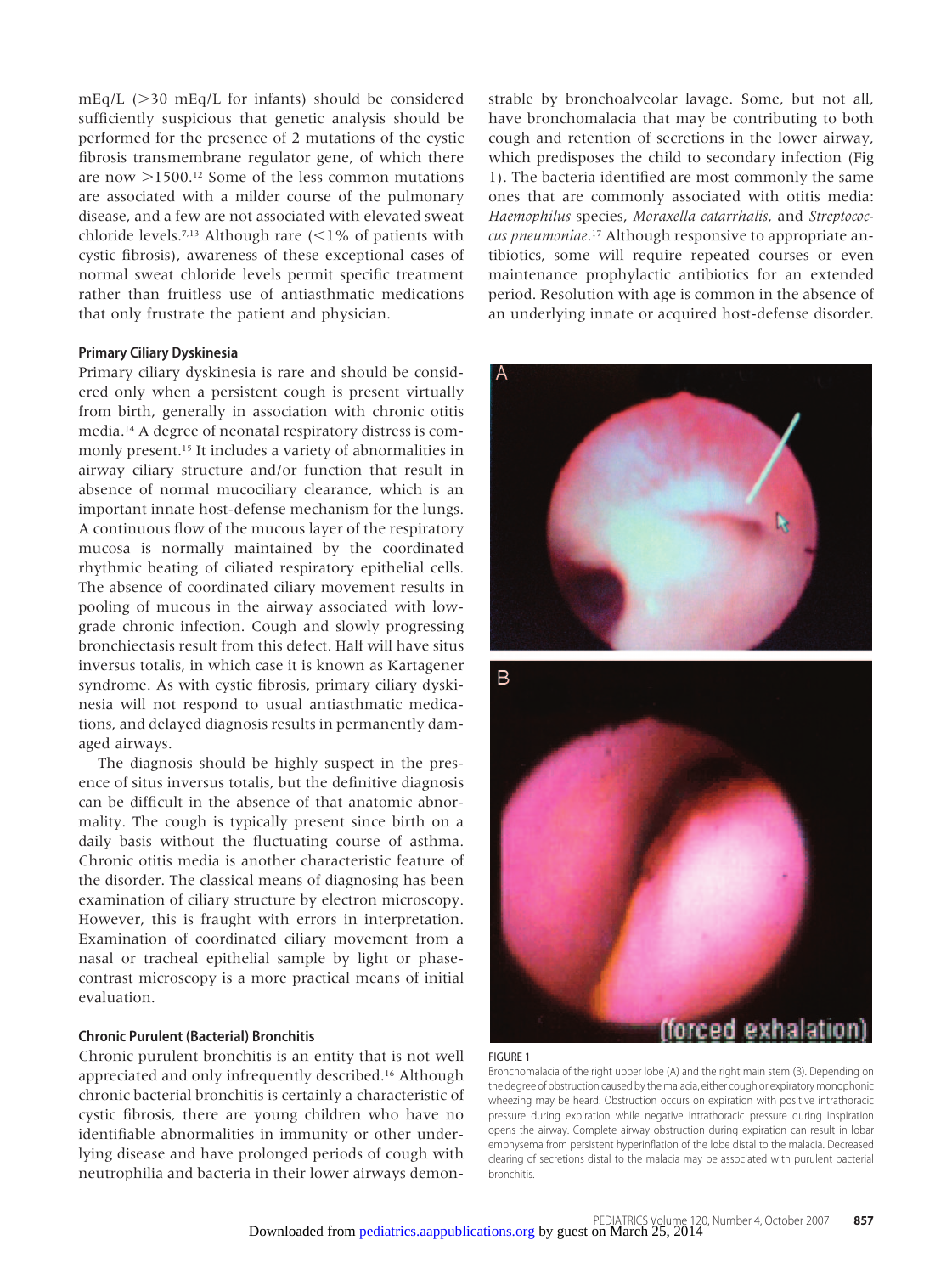Diagnosis requires flexible bronchoscopy and bronchoalveolar lavage with cell count and differential for evidence of significant neutrophilia  $(>10\%$  of total white cell count) and quantitative culture of lavage fluid.

### **Tracheomalacia**

Inadequate rigidity of the tracheal or main-stem bronchial cartilage results in tracheal collapse, which causes cough by at least 2 mechanisms (Fig 2 and Video 1, which is published as supporting information on www. pediatrics.org/cgi/content/full/120/4/855) and bronchomalacia (Fig 1). Collapse of the trachea or main-stem bronchi during increased intrathoracic pressure as in vigorous exhalation or coughing can cause the anterior and posterior walls to come into contact, which results in an irritable focus that stimulates further cough. In addition, when secretions are present in the airway, the airway collapse prevents normal airway clearance of secretions. The secretions then act as a continued stimulus for a nonproductive cough. Although tracheomalacia and bronchomalacia can be troublesome in an infant, some cases do not cause problems until later in childhood.18 In unusually severe cases of intractable cough that result from tracheomalacia, surgical aortopexy is needed.19 This involves placing a suture through the adventitial lining of the aortic arch and the periosteum of the sternum to pull the arch forward. Because the anterior tracheal wall is connected to the aortic arch with connective tissue, it essentially pulls the anterior wall of the trachea forward, thereby maintaining a more patent tracheal lumen.

#### **Habit-Cough Syndrome**

Habit-cough syndrome is a troublesome disorder that commonly is treated as asthma that often results in a great deal of morbidity and ineffective treatment and yet is readily curable rapidly with suggestion therapy, a simple behavioral technique.20 The classical presentation of habit-cough syndrome is that of a harsh, barking, repetitive cough that occurs several times per minute for hours on end (see Fig 3 and Video 2, which is published online as supporting information). It is extremely irritating to those in the presence of the person who suffers from this disorder. Characteristic of the habit-cough syndrome is the complete absence of cough once the patient is asleep. Although those with this disorder are frequently subjected to multiple diagnostic tests and therapy with antiasthmatic medications, habit-cough syndrome should be readily diagnosed by the characteristic barking nature of the cough, its repetitive pattern, and complete absence once the patient is asleep.

This syndrome is sometimes misinterpreted as a tic. However, the so-called cough-tic syndrome involves more vocalization that is characteristic of Tourette syndrome and does not resemble the true cough of the habit-cough syndrome. In considering treatment and discussing the issue with the family, it is important not to refer to this as a psychogenic cough, because that is likely to adversely affect the relationship with the therapist who will subsequently need the patient's rapport to effectively use suggestion therapy. Moreover, other psychosomatic or psychological problems seem to be uncommon in these children and adolescents. Although Anbar and Hall<sup>21</sup> reported a high incidence of abdominal pain and irritable bowel syndrome in many of the children with habit-cough syndrome, a standardized psychological questionnaire administered to our patients subsequent to successful treatment of the habit cough



#### FIGURE 2

Tracheomalacia, a softening of the tracheal rings that provide a degree of rigidity to the airway, occurs as a result of either a defect in the cartilage itself or external compression by the great vessels The innominate artery (also known as the brachiocephalic trunk) crosses over the lower third of the trachea, where a pulsating bulge can often be seen on bronchoscopy. This is a common location for tracheomalacia, as in this picture and Video 1. Persistent cough occurs when the repeated contact of the anterior and posterior walls of the trachea causes a focus of irritation with a consequent harsh barking cough that is characteristic of atracheal cough. Cough also may occur because of inefficient clearing of secretions that results from the collapse of the airway. See Video 1, which is published as supporting information on www.pediatrics.org/cgi/content/full/120/4/855.



FIGURE 3 [Boy with classical repetitive, barking, hab](http://pediatrics.aappublications.org/)it cough that is absent once he is asleep (see Video 2).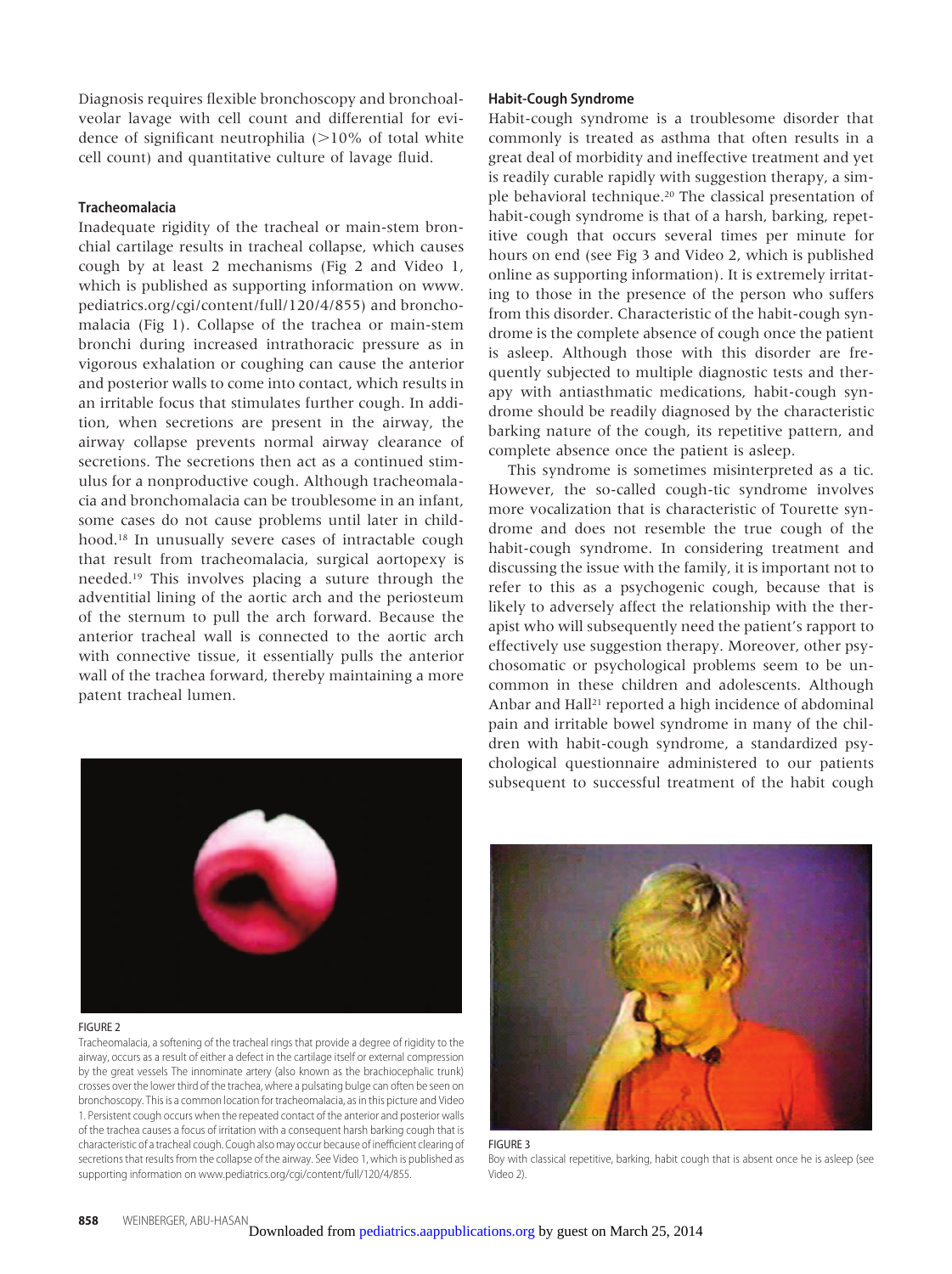found no other evidence for somatization, although the questionnaire revealed some tendency to score high, but not pathologically so, on an obsessive-compulsive scale.20 Perhaps related to this personality characteristic is our observation that most of these patients were high achievers academically.

If not treated with appropriate behavioral intervention, symptoms can continue for months and years in some patients, as was demonstrated in a follow-up of diagnoses of habit-cough syndrome made at the Mayo Clinic.22 Treatment with suggestion therapy has provided a sustained cure by the use of various techniques. In 1966, Berman described 6 patients with this disorder who were treated successfully with therapy that "relied solely on the art of suggestion."23 Another group reported using a tightly wrapped bedsheet around the patient's chest combined with suggestion that it would stop the coughing.24 Teaching self-hypnosis to stop the cough has been described with a high success rate with a technique that seems essentially to be a variation of suggestion therapy.21 We have used a technique that generally results in complete cessation of symptoms within 15 minutes (Table 1).<sup>20,25</sup>

# **Other Rare Causes of Chronic Cough**

We have seen some particularly unusual causes of chronic cough that were misdiagnosed as asthma. Although unlikely to be encountered frequently, awareness of these entities can encourage additional investigation when the pattern of symptoms and response to treatment is not consistent with asthma. A uvula that was in contact with the epiglottis was the cause of a

# TABLE 1 **Major Elements of a 15-Minute Suggestion-Therapy Session for Habit-Cough Syndrome**

Expressing confidence, communicated verbally and behaviorally, that the therapist will be able to show the patient how to stop the cough

- Explaining the cough as a vicious cycle of an initial irritant, now gone, that had set up a pattern of coughing that caused irritation and additional symptoms
- Encouraging the suppression of cough to break the cycle (the therapist closely observes the patient for initiation of the muscular movement that precedes coughing and immediately exhorts the patient to hold the cough back, emphasizing that each second the cough is delayed makes further inhibition of cough easier)
- Offering an alternative behavior to coughing in the form of inhaling a generated mist or sipping body-temperature water with encouragement to inhale the mist or sip the water every time the patient begins to feel the urge to cough
- Repeating expressions of confidence that the patient is developing the ability to resist the urge to cough
- When some ability to suppress cough is observed (usually after  $\sim$  10 min), asking in a rhetorical manner if the patient is beginning to feel that he or she can resist the urge to cough (eg, "You are beginning to feel that you can resist the urge to cough, aren't you?")
- Discontinuing the session when the patient can repeatedly answer positively to the question, "Do you feel that you can now resist the urge to cough on your own?" (this question is only asked after the patient has gone 5 min without coughing)

Source: Lokshin B, Lindgren S, Weinberger M, Koviach J. Ann Allergy. 1991;67:579 –582.

long-standing cough in a 4-year-old boy who was treated unsuccessfully for asthma.26 This could be visualized only during flexible fiber-optic bronchoscopy while the patient was lying on his back. The child related that he coughed because he felt something in the back of his throat. His cough was cured with uvulectomy. Tonsils impinging on the uvula of a 3-year-old girl were seen on bronchoscopy with a long-standing chronic cough that initially was treated as asthma (Fig 4). Tonsillectomy cured the cough in that patient and another patient with similar findings.

On the other hand, cough is often attributed to gastroesophageal reflux or postnasal drip, termed by some as upper airway cough syndrome.27 However, this diagnosis is infrequently supported by objective evidence.28 When bronchoalveolar lavage was performed as part of a diagnostic study for protracted cough in children, neither the so-called upper airway cough syndrome nor gastroesophageal reflux were common diagnoses. Postnasal mucus certainly may be visualized in the posterior oral pharynx, but there is considerable skepticism that this is a cause of true cough rather than just throatclearing for some.29,30 Similarly, because gastroesophageal reflux can result from coughing,<sup>31</sup> there is an ongoing debate with inconclusive evidence regarding this chicken-and-egg question.32



#### FIGURE 4

Tonsils (the lateral masses in the image) impinging on the epiglottis in a 3-year-old girl [caused chronic cough that initially was tre](http://pediatrics.aappublications.org/)ated unsuccessfully as asthma. A tonsillectomy cured her cough.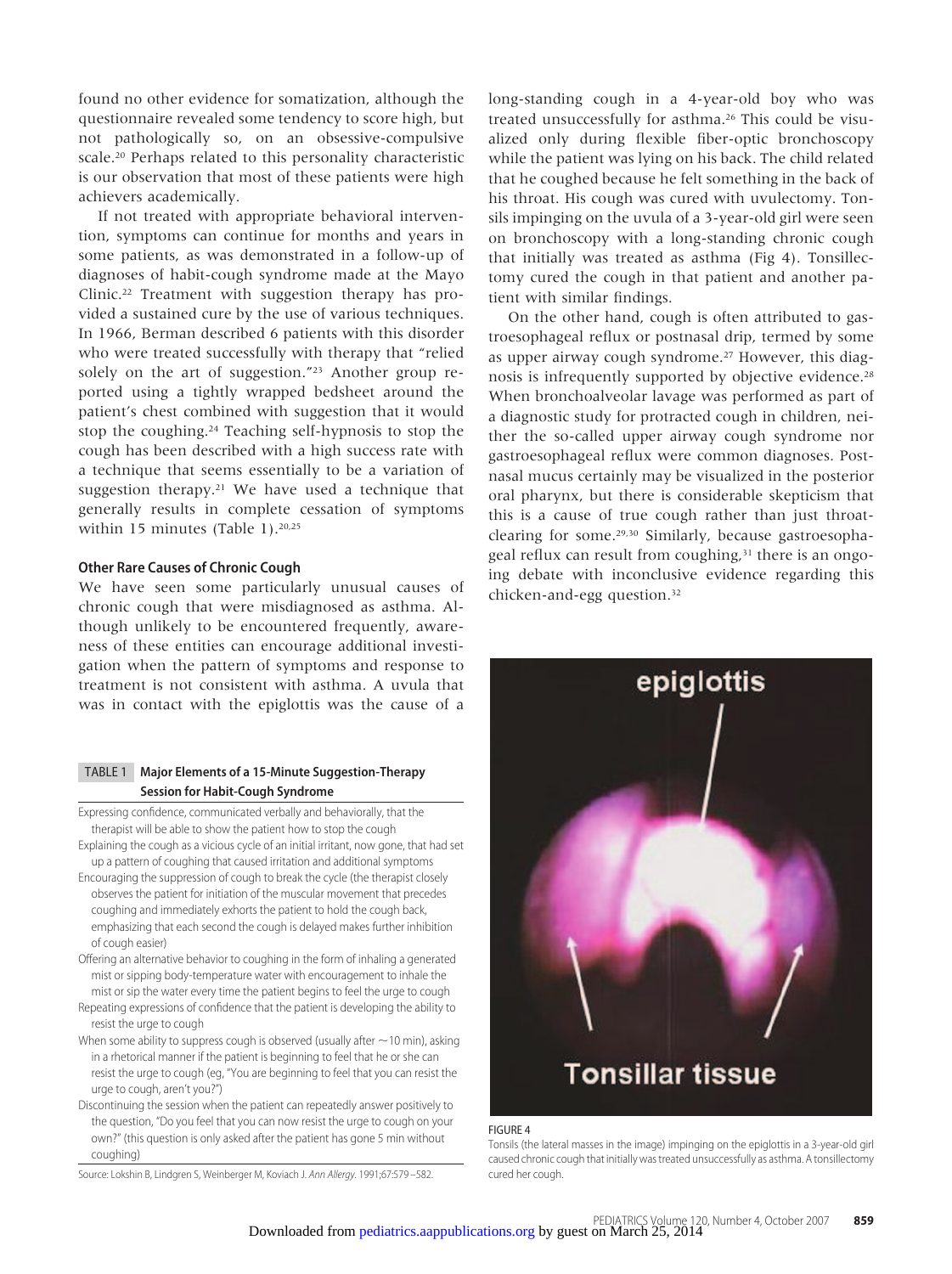#### **WHEEZING THAT IS NOT ASTHMA**

In considering wheezing, it is important to appreciate that patients, parents, and even physicians at times refer to various respiratory sounds as "wheezing" that are not, in fact, wheezing.33–35 Wheezing is defined as a continuous musical expiratory sound caused by intrathoracic airway obstruction. However, parents will describe inspiratory rattling or stridor as wheezing, and there are many reports of inspiratory sounds from upper airway obstruction being called wheezing by medical personnel and misdiagnosed as asthma.36

#### **Vocal Cord Dysfunction**

Vocal cord dysfunction can occur for various reasons including brainstem compression from a Chiari 1 malformation or vocal cord paralysis from various causes.<sup>37</sup>

Vocal cord dysfunction syndrome is a functional disorder of the vocal cords. It is commonly misdiagnosed as asthma on the basis of an inappropriate description of "wheezing."36 The respiratory noise, however, is actually a high-pitched inspiratory stridor caused by paradoxical adduction of the vocal cords during inspiration. This is reflected in a spirometry tracing by a blunting of the inspiratory portion of the flow-volume loop with a normal expiratory portion indicating upper airway obstruction (Fig 5A and Video 3, which is published online as supporting information). A less common variation of vocal cord dysfunction syndrome manifests itself as abnormal continuous inspiratory and expiratory sounds. This latter variation of vocal cord dysfunction syndrome is characterized by spasmodic closure of the vocal cords with adduction that persists during both inspiration and expiration and results in marked blunting of both the inspiratory and expiratory loops on spirometry, which indicates a fixed upper airway obstruction (Fig 5B and Video 4, which is published online as supporting information).

Two phenotypes of vocal cord dysfunction syndrome have been described.<sup>38</sup> One type occurs spontaneously, with the patient experiencing dyspnea and inspiratory stridor (often described as "wheezing") at various and often unpredictable times. Whether this is a panic- or anxiety-induced reaction is speculative. Nonetheless, it is alarming for those who experience the reaction and for those who observe it. Urgent visits to an emergency department are common, and those who have spasmodic closure of the vocal cords are more likely than those with just paradoxical movement to experience multiple emergency 911 calls because of the alarming appearance of their respiratory distress. The other phenotype is a reaction that occurs only with exercise, which is commonly seen in adolescent athletes during competitive aerobic activities. Typically transient and relieved spontaneously with a period of rest, this phenotype of vocal cord dysfunction syndrome is troublesome predominantly because it interferes with athletic





Flow-volume loops obtained before and when symptomatic for 2 patterns of vocal cord dysfunction syndrome. A, Preexercise flow-volume loop with the midinspiratory and midexpiratory flows approximately equal and the postexercise loop exhibiting the typical flattening of the inspiratory portion of the flow-volume loop in a 15-year-old girl with exercise-induced inspiratory stridor that had been described as "wheezing" by previous physicians (see Video 3). This indicates reversible upper airway obstruction that was then confirmed by visualizing adduction of the vocal cords on inspiration with flexible laryngoscopy. B, Flow-volume loops from a 15-year-old girl with a history of repeated episodes of sudden-onset severe dyspnea. She had spontaneous onset of severe dyspnea during our initial evaluation with marked compromise of both inspiration and expiration illustrated by the spirometric tracing. Flexible laryngoscopy demonstrated the vocal cords and false vocal cords to be severely adducted, leaving only an  $\sim$  2-mm opening for air movement except when talking (see Video 4).

activities. Although most patients with vocal cord dysfunction syndrome will manifest only 1 of these 2 patterns, some will exhibit both patterns.<sup>38</sup>

Diagnosis of vocal cord dysfunction requires seeing [the](http://pediatrics.aappublications.org/) [patient](http://pediatrics.aappublications.org/) [while](http://pediatrics.aappublications.org/) [he](http://pediatrics.aappublications.org/) [or](http://pediatrics.aappublications.org/) [she](http://pediatrics.aappublications.org/) is symptomatic and differen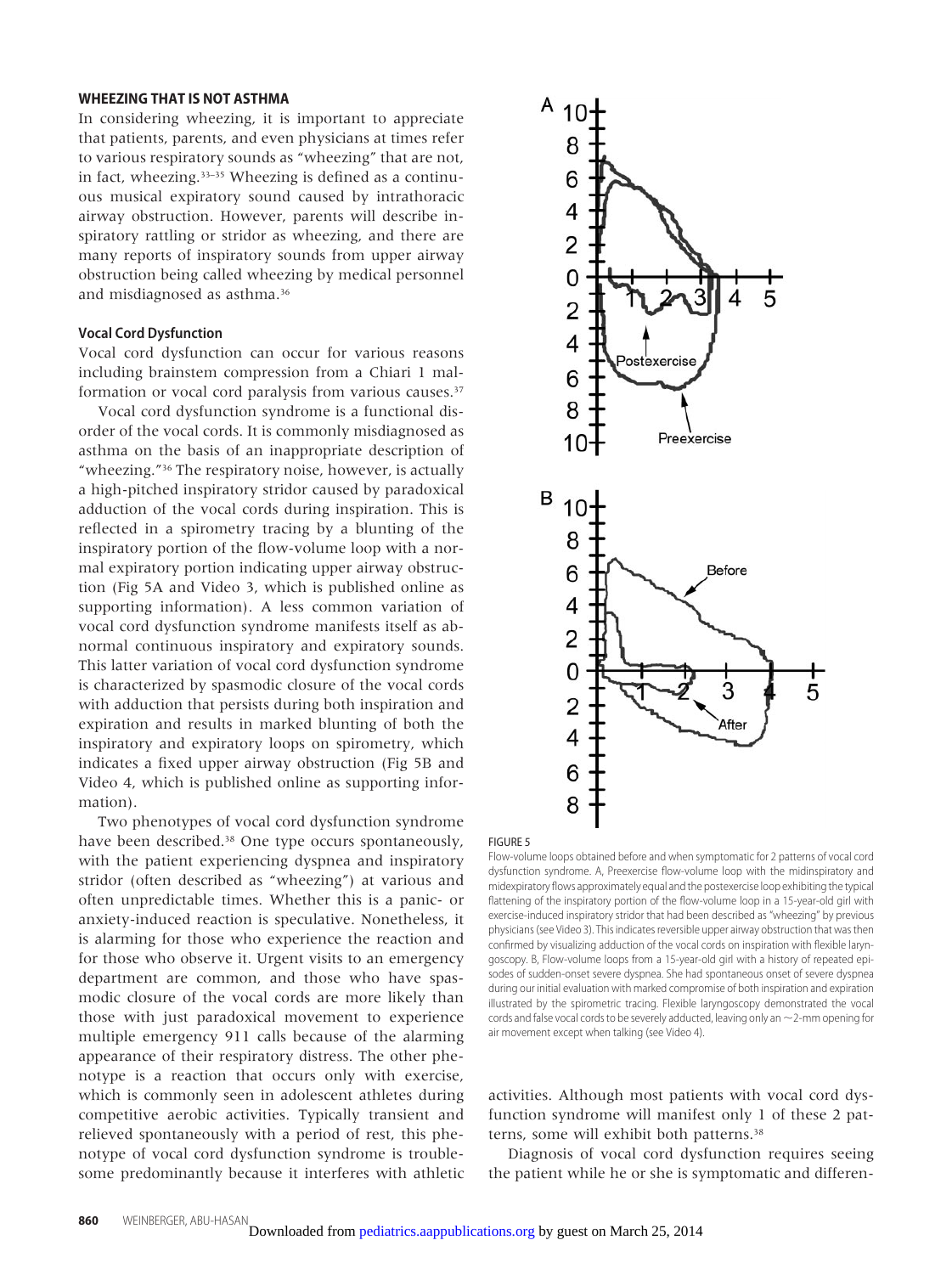tiating upper from lower airway obstruction. Performance of spirometry in the emergency department setting is essential to avoid the common misdiagnosis of asthma, as has been reported in the past.<sup>36,38</sup> The spirometric demonstration of a decrease in the ratio of the forced midinspiratory flow ( $FIF_{50}$ ) to the forced midexpiratory flow (FEF<sub>50</sub>), which should be  $\geq$ 1, is visually evidenced by a flattening of the inspiratory portion of the flow-volume loop. This indicates upper airway obstruction, which could include other causes such as subglottic stenosis and vocal cord paralysis. Flexible fiberoptic laryngoscopy or bronchoscopy while the patient is symptomatic is then essential to confirm the diagnosis of vocal cord dysfunction.

Demonstrating a fluctuating course distinguishes vocal cord dysfunction from vocal cord paralysis, which can also cause paradoxical vocal cord movement.

Treatment for the spontaneously occurring phenotype of vocal cord dysfunction syndrome is instruction by a speech pathologist who is familiar with this disorder in techniques to voluntarily take control of the vocal cords, which is generally effective. Such techniques, however, are not practical for those with exercise-induced vocal cord dysfunction, because the techniques would require stopping the athletic activity that was inducing the problem, which results in spontaneous resolution of symptoms anyway. We have observed that an anticholinergic aerosol (Atrovent oral inhaler), when used before exercise, prevents vocal cord dysfunction in these patients. This observation is consistent with evidence that a vagal reflux is involved in this pattern of vocal cord dysfunction.39–41 For both patterns of vocal cord dysfunction syndrome, the long-term outlook for resolution or accommodation seems favorable.<sup>38</sup>

Exercise-induced laryngomalacia can mimic exerciseinduced vocal cord dysfunction, but the airway obstruction on inspiration is from invagination of the arytenoids rather than from paradoxical vocal cord movement.42–45 Flexible laryngoscopy at the time symptoms are reproduced is essential to distinguish the relatively rare exercise-induced laryngomalacia from the more common exercise-induced vocal cord dysfunction.

# **Partial Airway Obstruction**

A cause of true wheezing, partial obstruction of a bronchus can result in wheezing that is commonly misdiagnosed and treated as asthma. A retained foreign body in a bronchus is one cause and needs to be distinguished from a mucous plug associated with asthma that also can obstruct a bronchus. Another is bronchomalacia (Fig 1).46,47 Most commonly associated with wheezing in infants, bronchomalacia is associated with little respiratory distress.

In contrast to a mucous plug from asthma or other airway inflammatory disease, these causes of partial airway obstruction will cause unilateral wheezing that is persistent, whereas the localized wheezing from a mucous plug may vary from time to time as the patient coughs and changes locations of partial airway obstruction from mucous.

Both tracheomalacia and bronchomalacia can be missed during rigid bronchoscopy in which general anesthesia and positive-pressure ventilation keep the airway open. It is during flexible bronchoscopy with conscious sedation and spontaneous respiration that malacia of the intrathoracic airways is most likely to be seen. The natural course of bronchomalacia is resolution with age, apparently as the airway increases in size. It is not known how many subsequently become associated with cough as described by Wood.18

## **DYSPNEA THAT IS NOT ASTHMA**

# **Hyperventilation**

Attacks of hyperventilation can be confused with asthma, in both those who have asthma and those who do not.48 We have observed that patients who have both asthma and experience hyperventilation attacks cannot readily distinguish the sensation of dyspnea associated with hyperventilation from that associated with their asthma. Spirometry at the time the patient is symptomatic can help distinguish the perception of dyspnea associated with a hyperventilation attack from asthma. In the presence of normal pulse oximetry during ambient air respiration, blood-gas measurement that demonstrates low  $Pco<sub>2</sub>$  and high pH at the time of symptoms provides supportive evidence for hyperventilation.

#### **Anxiety**

Dyspnea is a perception of difficulty in breathing. Patients may relate that they have trouble taking a breath or that they have tightness in their chest in the absence of any identifiable physiologic disorder. Using an anxiety-sensitivity index, Simon et al<sup>49</sup> demonstrated that anxiety plays an important role in the experience of dyspnea, independent of any physiologic respiratory disorder.

#### **Exertional Dyspnea**

Dyspnea on exertion in children and adolescents is frequently part of the clinical course of asthma. However, asthma is rarely the diagnosis when there is dyspnea on exertion with no respiratory symptoms other than during exercise.50,51 In a study of 142 children and adolescents with exercise-induced dyspnea referred to us, 100 had been previously diagnosed with and treated for asthma without clinical response. When treadmill exercise was performed with cardiopulmonary monitoring on 112 of the 142 (Fig 6), exercise-induced bronchospasm was rare despite having reproduced the patient's exercise-induced dyspnea.<sup>50</sup> The most common cause of [exercise-induced](http://pediatrics.aappublications.org/) [dyspnea](http://pediatrics.aappublications.org/) was physiologic limitation in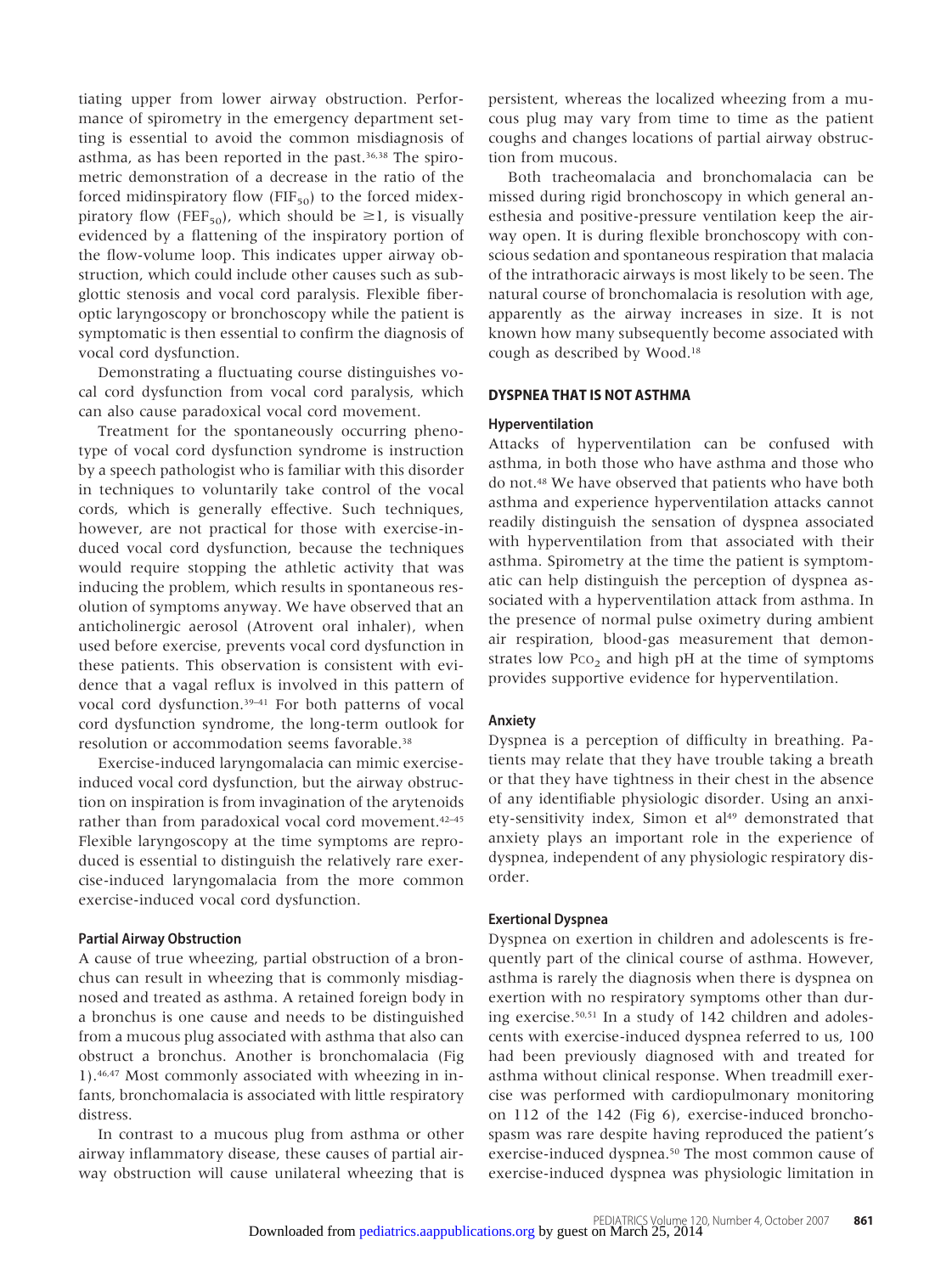



Exercise test with cardiopulmonary monitoring. Continuous measurement is provided for inspiratory and expiratory flow, oxygen utilization, carbon dioxide production, electrocardiography, and pulse oximetry during progressive treadmill exercise until the patient's symptoms are reproduced. A blood-gas measurement is routinely obtained at the completion of the test.

patients with a wide range of cardiovascular conditioning. Their perception of dyspnea resulted from the lactic acidosis–induced respiratory drive that occurs during anaerobic metabolism when exercise exceeds what is commonly called the anaerobic or ventilatory threshold. The lowered pH from the metabolic acidosis stimulates the attempt to compensate by increasing respiratory drive in an attempt to raise the pH by reducing  $P_{CO_2}$ . This increase in respiratory drive is perceived as dyspnea by these patients. Other abnormalities documented included vocal cord dysfunction, restrictive physiology associated with minor chest wall abnormalities, exercise-induced laryngomalacia,45 exercise-induced hyperventilation,52 and exercise-induced supraventricular tachycardia (Fig 7).

Making the correct diagnosis by treadmill exercise with cardiopulmonary monitoring including gas exchange enables the cessation of ineffective asthma pharmacotherapy and appropriate corrective action. Moreover, by providing an explanation for the patient's exercise-induced dyspnea, the anxiety typically associated with the dyspnea can generally be relieved. For those with physiologic dyspnea, counseling regarding conditioning and appropriate training can be of considerable value.

# **CONCLUSIONS**

Although asthma is a common cause of various respiratory symptoms, all that coughs, wheezes, and causes shortness of breath or dyspnea is not asthma. Knowledge of the natural history of asthma and close observation of the response to therapy should quickly lead to an index of suspicion that diagnoses other than asthma need to be considered. Appropriate diagnostic tests including spirometry when symptomatic, flexible bronchoscopy with conscious sedation rather than general anesthesia, bronchoalveolar lavage, and treadmill exercise testing with cardiopulmonary monitoring can generally result in the appropriate diagnosis and more specific treatment.



#### FIGURE 7

Diagnoses among 117 children and adolescents who underwent treadmill exercise testing with a progressive incline and duration until symptoms were reproduced during cardiopulmonary monitoring. Although most had been previously diagnosed and treated for asthma, exercise-induced bronchospasm (EIB) was present in only 11 of the children. Vocal cord dysfunction (VCD) was associated with the reproduced dyspnea on exertion in 13 children, 15 had evidence of chest wall restriction associated with minor degrees of pectus deformities and scoliosis (Restrictive), 2 had exercise-induced laryngomalacia (EIL), 1 had exercise-induced hyperventilation (EIH),<sup>52</sup> and 1 had exercise-induced supraventricular tachycardia (EISVtach). The majority of the children (74) had physiologic dyspnea (Physiologic); approximately one third of them were highly moti[vated, well-conditioned athletes, and o](http://pediatrics.aappublications.org/)ne third had below-average cardiovascular conditioning.50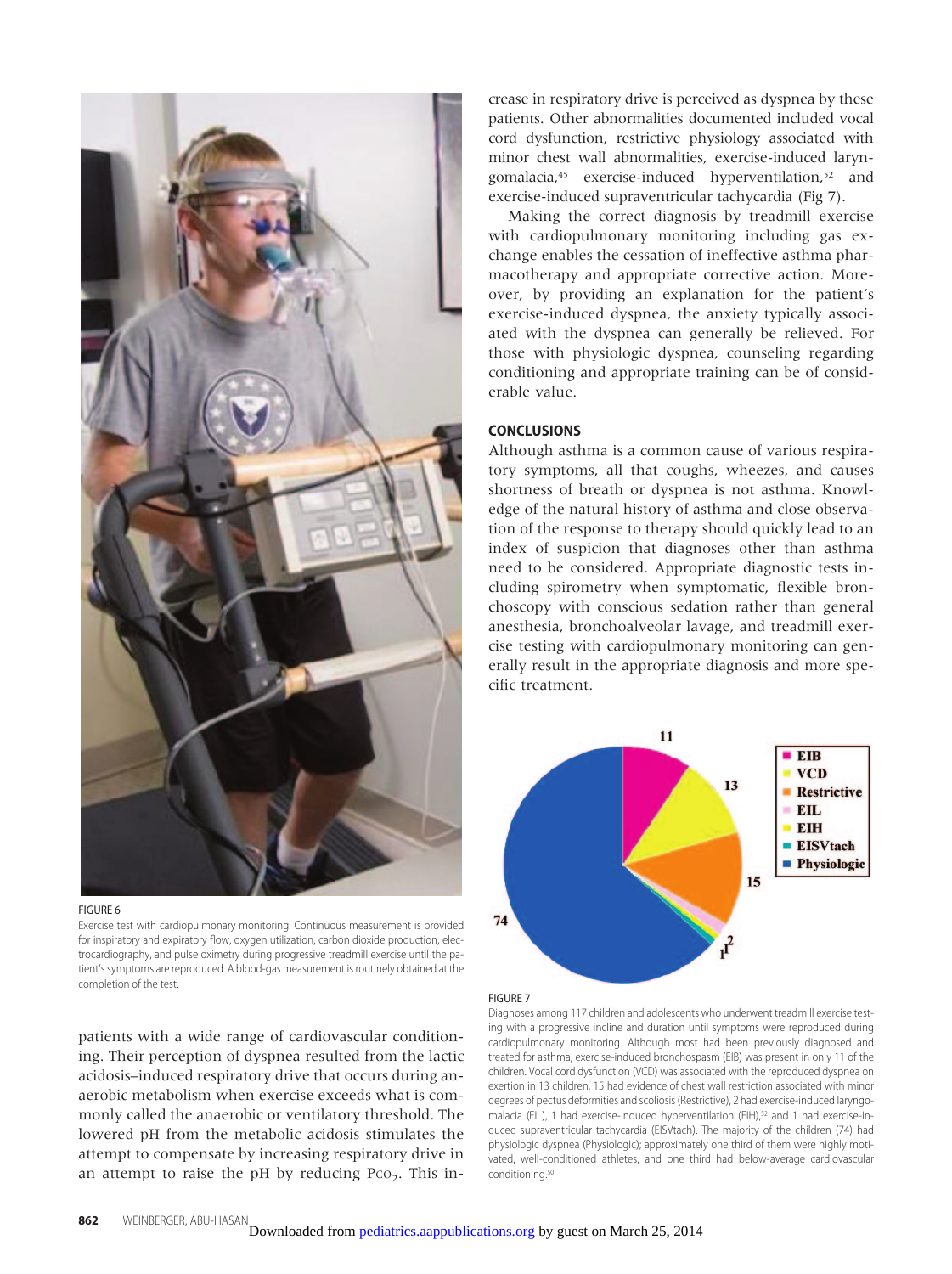#### **REFERENCES**

- 1. Pasterkamp H. The history and physical examination. In: Chernick V, Boat TF, Wilmott RW, Bush A, eds. *Kendig's Disorders of the Respiratory Tract in Children*. 7th ed. Philadelphia, PA: Saunders Elsevier; 2006:75–93
- 2. Joseph CL, Foxman B, Leickly FE, Peterson E, Ownby D. Prevalence of possible undiagnosed asthma and associated morbidity among urban schoolchildren. *J Pediatr.* 1996;129: 735–742
- 3. Thomson F, Masters IB, Chang AB. Persistent cough in children and the overuse of medications. *J Paediatr Child Health.* 2002;38:578 –581
- 4. Mink CM, Cherry JD, Christenson P, et al. A search for *Bordetella pertussis* infection in university students. *Clin Infect Dis.* 1992;14:464 – 471
- 5. Wright SW, Edwards KM, Decker MD, Zeldin MH. Pertussis infection in adults with persistent cough. *JAMA.* 1995;273: 1044 –1046
- 6. Nennig ME, Shinefield HR, Edwards KM, Black SB, Fireman BH. Prevalence and incidence of adult pertussis in an urban population. *JAMA.* 1996;275:1672–1674
- 7. Wilschanski M, Dupuis A, Ellis L, et al. Mutations in the cystic fibrosis transmembrane regulator gene and in vivo transepithelial potentials. *Am J Respir Crit Care Med.* 2006;174:787–794
- 8. Gilljam M, Ellis L, Corey M, Zielenski J, Durie P, Tullis DE. Clinical manifestations of cystic fibrosis among patients with diagnosis in adulthood. *Chest.* 2004;126:1215–1224
- 9. Weinberger M. Airways reactivity in patients with CF. *Clin Rev Allergy Immunol.* 2002;23:77– 85
- 10. Denning CR, Huang NN, Cuasay LR, et al. Cooperative study comparing three methods of performing sweat tests to diagnose cystic fibrosis. *Pediatrics.* 1980;66:752–757
- 11. National Committee for Clinical Laboratory Standards. *Sweat Testing: Sample Collection and Quantitative Analysis*—*Approved Guideline*. Wayne, PA: National Committee for Clinical Laboratory Standards; 1994. Document C34-A
- 12. Cystic fibrosis mutation database. Available at: www.genet. sickkids.on.ca/cftr/app. Accessed July 24, 2007
- 13. Highsmith WE, Burch LH, Zhou Z, et al. A novel mutation in the cystic fibrosis gene in patients with pulmonary disease but normal sweat chloride concentrations. *N Engl J Med.* 1994;331: 974 –980
- 14. Leigh MW. Primary ciliary dyskinesia. In: Chernick V, Boat TF, Wilmott RW, Bush A, eds. *Kendig's Disorders of the Respiratory Tract in Children*. 7th ed. Philadelphia, PA: Saunders Elsevier; 2006:902–909
- 15. Ferkol T, Leigh M. Primary ciliary dyskinesia and newborn respiratory distress. *Semin Perinatol.* 2006;30:335–340
- 16. Selvadurai H. Investigation and management of suppurative cough in pre-school children. *Paediatr Respir Rev.* 2006;7:15–20
- 17. Saito J, Harris WT, Gelfond J, et al. Physiologic, bronchoscopic, and bronchoalveolar lavage fluid findings in young children with recurrent wheeze and cough. *Pediatr Pulmonol.* 2006;41: 709 –719
- 18. Wood RE. Localized tracheomalacia or bronchomalacia in children with intractable cough. *J Pediatr.* 1990;116:404 – 406
- 19. Weber TR, Keller MS, Fiore A. Aortic suspension (aortopexy) for severe tracheomalacia in infants and children. *Am J Surg.* 2002;184:573–577
- 20. Lokshin B, Lindgren S, Weinberger M, Koviach J. Outcome of habit cough in children treated with a brief session of suggestion therapy. *Ann Allergy.* 1991;67:579 –582
- 21. Anbar RD, Hall HR. Childhood habit cough treated with selfhypnosis. *J Pediatr.* 2004;144:213–217
- 22. Rojas AR, Sachs MI, Yunginger JW, O'Connell EJ. Childhood

involuntary cough syndrome: a long-term follow-up study. *Ann Allergy.* 1991;66:106

- 23. Berman BA. Habit cough in adolescent children. *Ann Allergy.* 1966;24:43– 46
- 24. Cohlan SQ, Stone SM. The cough and the bedsheet. *Pediatrics.* 1984;74:11–15
- 25. Lokshin B, Weinberger M. The habit cough syndrome: a review. *Am J Asthma Allergy Pediatr.* 1993;7:11–15
- 26. Najada A, Weinberger M. Unusual cause of chronic cough in a four-year-old cured by uvulectomy. *Pediatr Pulmonol.* 2002;34: 144 –146
- 27. Pratter MR, Brightling CE, Boulet LP, Irwin RS. An empiric integrative approach to the management of cough: ACCP evidence-based clinical practice guidelines. *Chest.* 2006;129: 222S–231S
- 28. Marchant JM, Masters B, Taylor SM, Cos NC, Seymour GJ, Chang AB. Evaluation and outcome of young children with chronic cough. *Chest.* 2006;129:1132–1141
- 29. Morice AH. Post-nasal drip syndrome: a symptom to be sniffed at? *Pulm Pharmacol Ther.* 2004;17:343–345
- 30. Kemp A. Does post-nasal drip cause cough in childhood? *Paediatr Respir Rev.* 2006;7:31–35
- 31. Weinberger M. Gastroesophageal reflux is not a significant cause of lung disease in children. *Pediatr Pulmonol.* 2004; 37(suppl 26):194 –196
- 32. Chang AB, Lasserson TJ, Gaffney J, Connor FL, Garske LA. Gastro-oesophageal reflux treatment for prolonged nonspecific cough in children and adults. *Cochrane Database Syst Rev.* 2006;(4):CD004823
- 33. Cane RS, Ranganathan SC, McKenzie SA. What do parents of wheezy children understand by "wheeze"? *Arch Dis Child.* 2000;82:327–332
- 34. Elphick HE, Sherlock P, Foxall G, et al. Survey of respiratory sounds in infants. *Arch Dis Child.* 2001;84:35–39
- 35. Cane RS, McKenzie SA. Parents' interpretations of children's respiratory symptoms on video. *Arch Dis Child.* 2001;84:31–34
- 36. Christopher KL, Wood RP 2nd, Eckert RC, Blager FB, Raney RA, Souhrada JF. Vocal-cord dysfunction presenting as asthma. *N Engl J Med.* 1983;308:1566 –1570
- 37. Maschka DA, Bauman NM, McCray PB Jr, Hoffman HT, Karnell MP, Smith RJ. A classification scheme for paradoxical vocal cord motion. *Laryngoscope.* 1997;107:1429 –1435
- 38. Doshi D, Weinberger M. Long-term outcome of vocal cord dysfunction. *Ann Allergy Asthma Immunol.* 2006;96:794 –799
- 39. Vassilyadi M, Strawsburg RH. Delayed onset of vocal cord paralysis after explantation of a vagus nerve stimulator in a child. *Childs Nerv Syst.* 2003;19:261–263
- 40. Zalvan C, Sulica L, Wolf S, Cohen J, Gonzalez-Yanes O, Blitzer A. Laryngopharyngeal dysfunction from the implant vagal nerve stimulator. *Laryngoscope.* 2003;113:221–225
- 41. Ayres JG, Gabbott PL. Vocal cord dysfunction and laryngeal hyperresponsiveness: a function of altered autonomic balance? *Thorax.* 2002;57:284 –285
- 42. Smith RJ, Bauman NM, Bent JP, Kramer M, Smits WL, Ahrens RC. Exercise-induced laryngomalacia. *Ann Otol Rhinol Laryngol.* 1995;104:537–541
- 43. Bent JP, Miller DA, Kim JW, Bauman NM, Wilson JS, Smith RJ. Pediatric exercise-induced laryngomalacia. *Ann Otol Rhinol Laryngol.* 1996;105:169 –175
- 44. Mandell DL, Arjmand EM. Laryngomalacia induced by exercise in a pediatric patient. *Int J Pediatr Otorhinolaryngol.* 2003; 67:999 –1003
- 45. Arora R, Gal TJ, Hagan LL. An unusual case of laryngomalacia presenting as asthma refractory to therapy. *Ann Allergy Asthma Immunol.* 2005;95:607– 611
- 46. Yalçin E, Doðru D, Ozçelik U, Kiper N, Aslan AT, Gözaçan A. Tracheomalacia and bronchomalacia in 34 children: clinical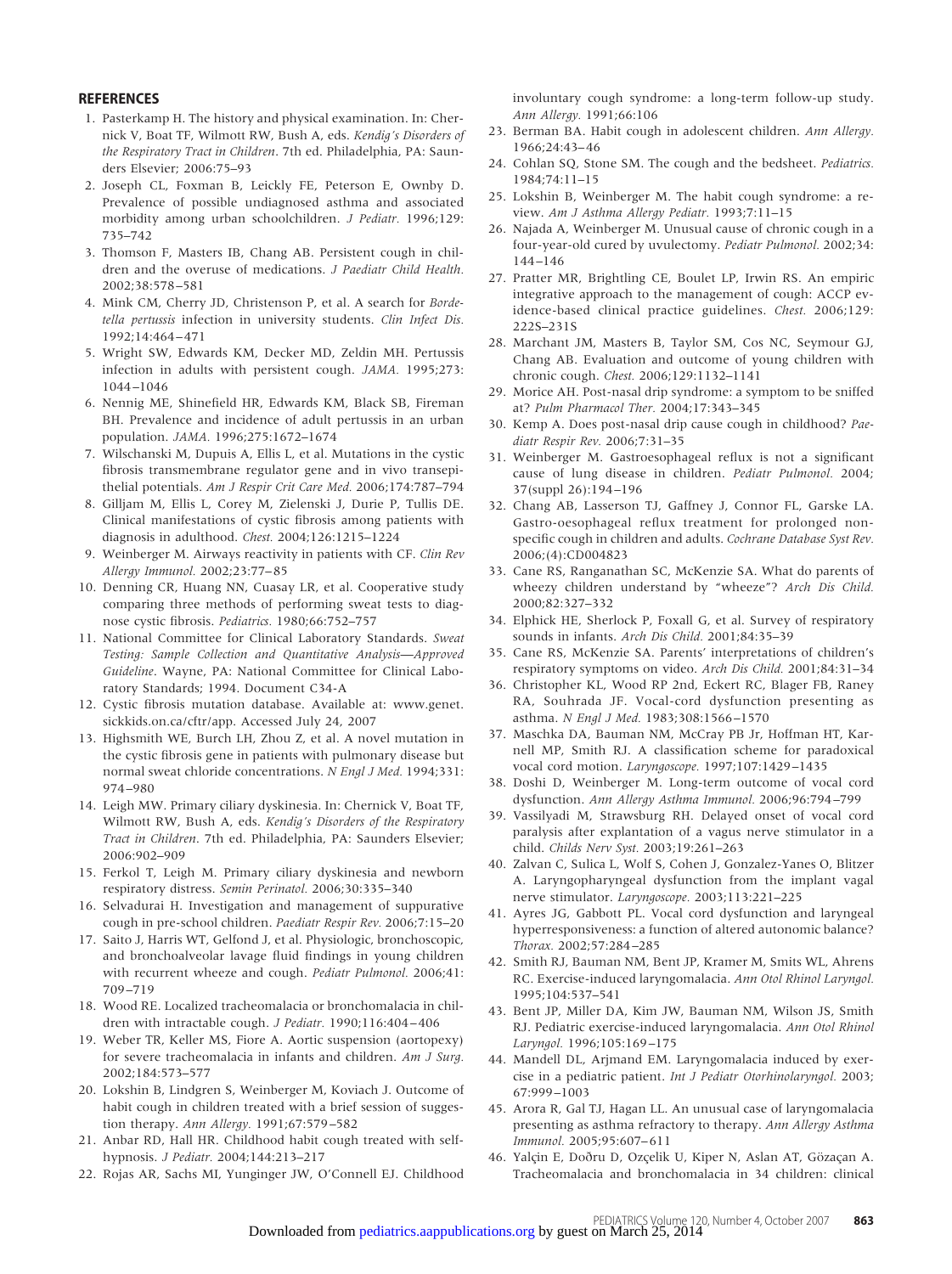and radiologic profiles and associations with other diseases. *Clin Pediatr (Phila).* 2005;44:777–781

- 47. Boogaard R, Huijsmans SH, Pijnenburg MW, Tiddens HA, de Jongste JC, Merkus PJ. Tracheomalacia and bronchomalacia in children: incidence and patient characteristics. *Chest.* 2005;128: 3391–3397
- 48. Keeley D, Osman L. Dysfunctional breathing and asthma: it is important to tell the difference. *BMJ.* 2001;322:1075– 1076
- 49. Simon NM, Weiss AM, Kradin R, et al. The relationship of anxiety disorders, anxiety sensitivity and pulmonary dysfunc-

tion with dyspnea-related distress and avoidance. *J Nerv Ment Dis.* 2006;194:951–957

- 50. Abu-Hasan M, Tannous B, Weinberger M. Exercise-induced dyspnea in children and adolescents: if not asthma then what? *Ann Allergy Asthma Immunol.* 2005;94:366 –371
- 51. Seear M, Wensley D, West N. How accurate is the diagnosis of exercise induced asthma among Vancouver school children. *Arch Dis Child.* 2005;90:898 –902
- 52. Hammo AH, Weinberger M. Exercise-induced hyperventilation: a pseudoasthma syndrome. *Ann Allergy Asthma Immunol.* 1999;82:574 –578

#### **RUBBER DUCKY FRENZY**

"As if we didn't have enough real problems to worry about, an international media frenzy has erupted over a flotilla of 'yellow rubber duckies' from the Pacific Ocean. The ducks are supposedly about to storm the beaches of the British Isles, 15 years after they spilled off a container ship 10,000 miles away. Reporters from Scotland, England, Germany, several other EU countries, Canada, Brazil, Australia, New Zealand, Japan and the US have been emailing me urgent questions about the ducks: Have they been sighted in Britain yet? When will they land, and where? I have been tracking these wayward bathtub toys for 15 years, with the help of an international network of dedicated beachcombers. We have collected data on these floaters—where they beach, and when—in order to better understand the oceans' currents: where they flow, how fast they flow, and how and when they interconnect. . . . The 29 000 celebrated bathtub toys that fell into the Pacific in January 1992 aren't made of rubber, they're plastic. . . . Their 11-year journey began in the central Pacific, about where the International Date Line crosses the 45th parallel. They proceeded eastward to southeast Alaska, where beachcombers recovered thousands of their fellows. From there, the two toys drifted north to the Bering Sea, across the North Pole, south along eastern Greenland, and further south to Newfoundland, where their paths diverged one to Maine and the other to Britain. To complete these journeys, they had to ride four circular oceanic currents called 'gyres' or 'carousels of the seas.' To understand these gyres, we have also tracked 80 000 Nike shoes lost in another North Pacific cargo spill (each one bearing a code for the container from which it spilled), 34 000 spilled hockey gloves, five million Lego pieces lost off England's Land's End and Japanese survey stakes that typhoons have washed out into the Pacific. . . . By roaming the world's beaches and seeing what washes up, we have also learned that there is far too much man-made stuff floating on the seas, especially stuff made out of plastic—now found in eight vast oceanic garbage patches. Most of it does not biodegrade. It just breaks down into ever smaller pieces, to the size of confetti and, finally, dust. Fish, birds and other marine animals eat this pseudo-plankton and pass it up the food chain. Our world-wide litter is poisoning the seas, the creatures within them, and ultimately, ourselves. . . . These humble toys have piqued curiosity and stimulated imaginations around the world, but they can also yield important scientific data. If you spot one of the bathtub toys, please take a picture, look for the words 'The First Years' imprinted on each toy (see photos at www.beachcombers.org), and send a note to curtisebbesmeyer@comcast.net. You might also consider joining the beachcombers who patrol and clean our shorelines. You can help us better understand and protect our magical but fragile oceans and their powerful, circulating currents."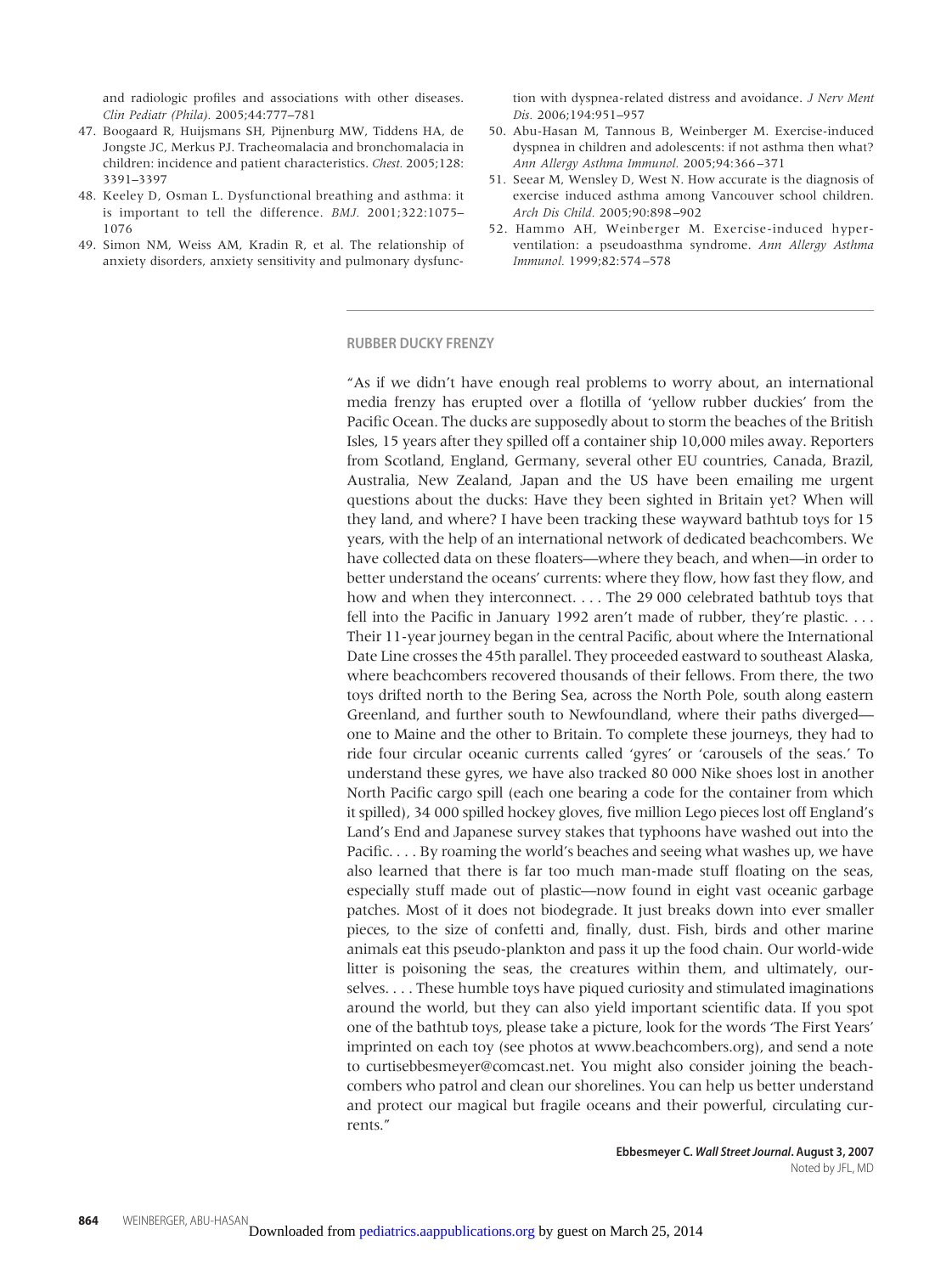| <b>Updated Information &amp;</b><br><b>Services</b> | including high resolution figures, can be found at:<br>http://pediatrics.aappublications.org/content/120/4/855.full.ht<br>ml                                                                                                                                                                                                                                                                                                |
|-----------------------------------------------------|-----------------------------------------------------------------------------------------------------------------------------------------------------------------------------------------------------------------------------------------------------------------------------------------------------------------------------------------------------------------------------------------------------------------------------|
| <b>Supplementary Material</b>                       | Supplementary material can be found at:<br>http://pediatrics.aappublications.org/content/suppl/2007/10/03<br>$/120.4.855$ .DC1.html                                                                                                                                                                                                                                                                                         |
| <b>References</b>                                   | This article cites 47 articles, 10 of which can be accessed free<br>at:<br>http://pediatrics.aappublications.org/content/120/4/855.full.ht<br>ml#ref-list-1                                                                                                                                                                                                                                                                 |
| <b>Citations</b>                                    | This article has been cited by 8 HighWire-hosted articles:<br>http://pediatrics.aappublications.org/content/120/4/855.full.ht<br>ml#related-urls                                                                                                                                                                                                                                                                            |
| <b>Post-Publication</b><br>Peer Reviews $(P3Rs)$    | One $P3R$ has been posted to this article:<br>http://pediatrics.aappublications.org/cgi/eletters/120/4/855                                                                                                                                                                                                                                                                                                                  |
| <b>Subspecialty Collections</b>                     | This article, along with others on similar topics, appears in<br>the following collection(s):<br><b>Allergy/Immunology</b><br>http://pediatrics.aappublications.org/cgi/collection/allergy:im<br>munology_sub<br><b>Asthma</b><br>http://pediatrics.aappublications.org/cgi/collection/asthma_su<br>h<br><b>Immunologic Disorders</b><br>http://pediatrics.aappublications.org/cgi/collection/immunolo<br>gic disorders sub |
| <b>Permissions &amp; Licensing</b>                  | Information about reproducing this article in parts (figures,<br>tables) or in its entirety can be found online at:<br>http://pediatrics.aappublications.org/site/misc/Permissions.xht<br>ml                                                                                                                                                                                                                                |
| <b>Reprints</b>                                     | Information about ordering reprints can be found online:<br>http://pediatrics.aappublications.org/site/misc/reprints.xhtml                                                                                                                                                                                                                                                                                                  |

rights reserved. Print ISSN: 0031-4005. Online ISSN: 1098-4275. Grove Village, Illinois, 60007. Copyright  $\ddot{\odot}$  2007 by the American Academy of Pediatrics. All and trademarked by the American Academy of Pediatrics, 141 Northwest Point Boulevard, Elk publication, it has been published continuously since 1948. PEDIATRICS is owned, published, PEDIATRICS is the official journal of the American Academy of Pediatrics. A monthly